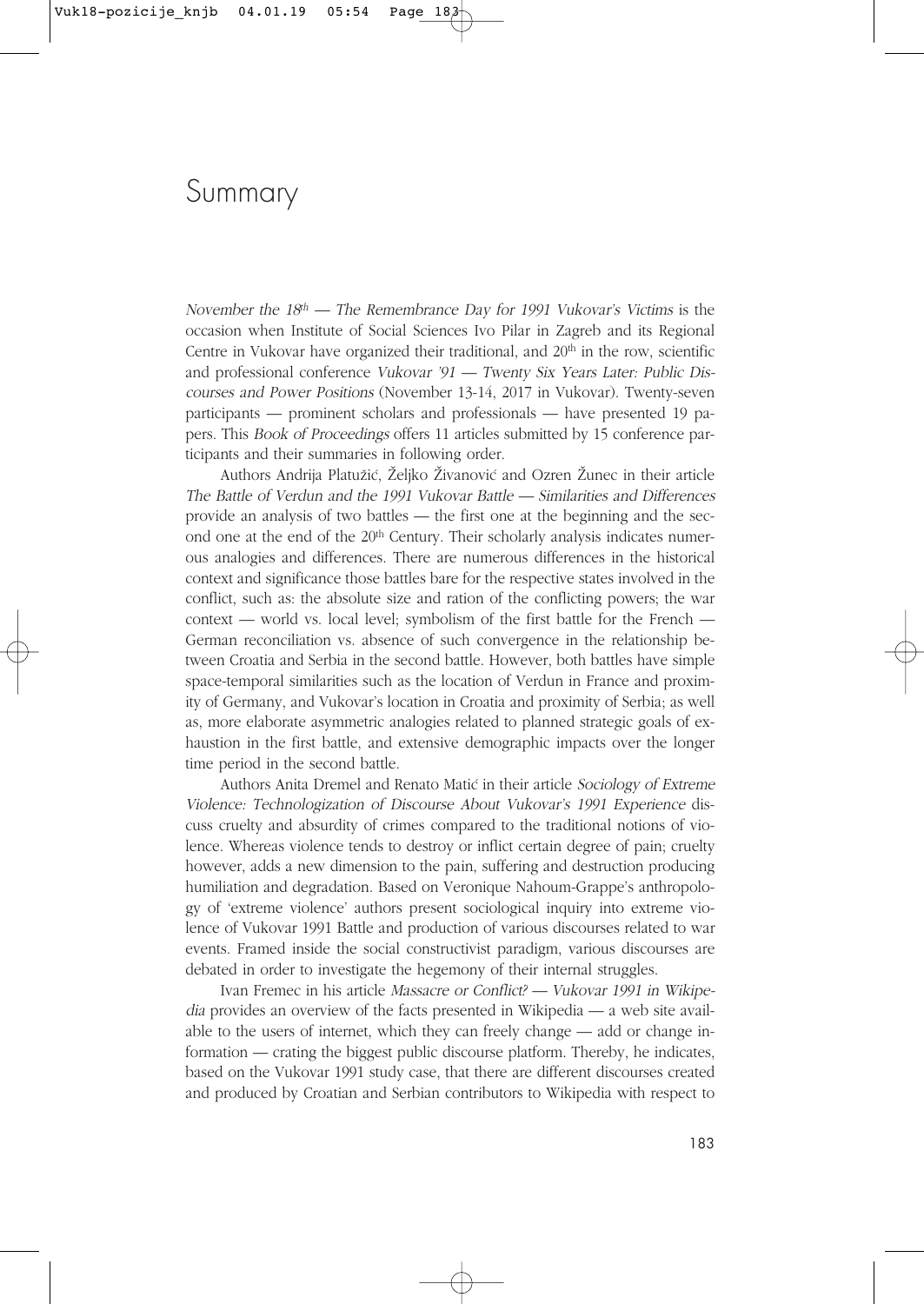the factual truths they present; and how this type of free encyclopedia is a platform for subjectively impregnated political discourse.

Stjepan Domjančić in his article Militarization of the Public Discourse: National Security and Vukovar's Paradox discusses the security issue in newly (after 2014) developed discourse of securitization namely, militarization of security. Based on the analyzed Croatian strategic documents related to security and defense, he concludes that there is a substantial change in how the Vukovar 1991 Battle is treated in public discourse over the time-span of twenty years, since its key characteristics correspond and reflect the change in national security discourse.

Tomislav Čužić in his article Discourses About Glavašević and Glavašević's (Literary) Discourse outlines the functional diversity of discourses related to Glavašević and his work, and how such discourses reflect the one created by Glavašević in his book called Stories from Vukovar.

Josip Esterajher in his article Patterns of Crime: Vukovar, Srebrenica, Prekaz discusses how crimes committed against non-Serbian population in Croatia, Bosnia and Herzegovina, and Kosovo during Yugoslav/Serbian aggression bares numerous similarities thereby forming a unifying pattern of behavior inherent to the Serbian regime of the time. Similarities are not only evident on the level of ideology and military aggression, but on the level of judiciary and prosecution of war crimes. The paper concludes indicating that Serbian politics and military goals have produced unintended results, which are more favorable for the nations under aggression.

Julija Barunčić Pletikosić in her article Reconstruction After Destruction — Overview of the Reconstructed Sacral Architecture Condition in Vukovar Area and the Vukovar-Srijem County provides an overview of destroyed sacral facilities owned by the Catholic Church and other religious denominations in the city of Vukovar and the County, and analyzes the process of its institutional reconstruction.

Ivan Markešić in his article Religious Communities About Migration and Migrants discusses a European Refugee Crisis in 2015 focusing on Croatia. Through critical approach, he questions contemporary EU values (accepting 'the Other'/ diversity; freedom of movement; right to asylum) proclaimed by its supranational institutions and numerous normative regulations and laws.

Željko Pavić and Antun Šundalić in their paper Catholicism, Cultural Work and Anti-Market Mentality in Croatia — Empirical Analysis of A Grounded Discourse they present research results conducted on student population aiming to determine to what extent (Catholic) religiosity is connected to various aspects of relationships towards work and so called egalitarian syndrome.

Stjepan Kljaić in his paper Emigrant Work by Oršanić Brothers Related to Croatian Question Inside Yugoslavia (1951—1968), provides a biographical insight into brother's work as intellectuals living exiled in Argentina, and their efforts to answer complex questions related to Croatian national identity inside Tito's Yugoslavia.

The final paper in this Book of Proceedings is made by Stanislav Šota. In his paper Religiosity and Critical Assessment of the Youth in Vukovar Matriculation